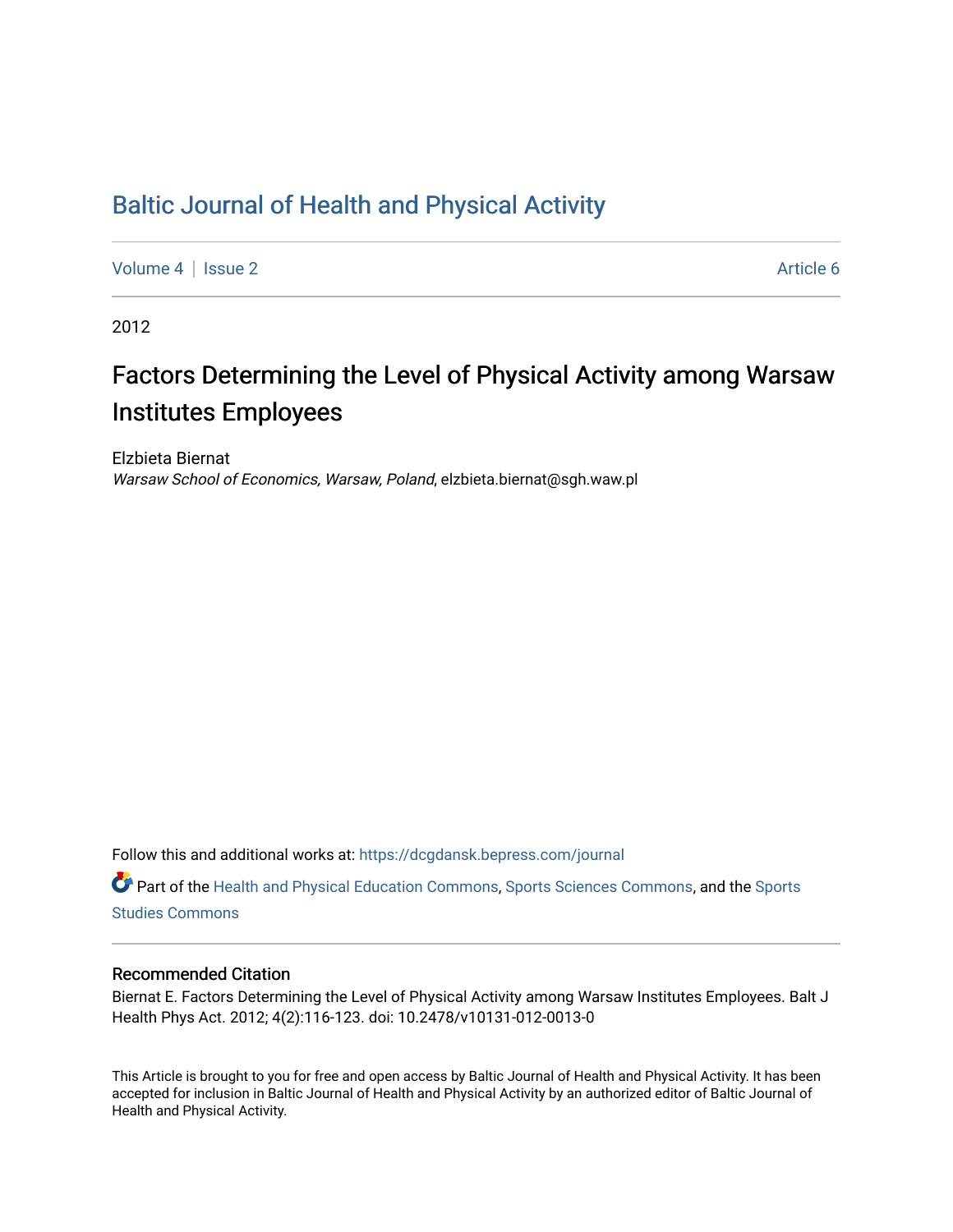VERSITA ORIGINAL ARTICLE

DOI: 10.2478/v10131-012-0013-0

|                                                                                                                                                                                  | <b>Factors Determining the Level of Physical</b><br><b>Activity among Warsaw Institutes Employees</b>                                                                                                                                                                                                                                                                                                                                                                                                                                                                                                                                                                                                                                                                                                |
|----------------------------------------------------------------------------------------------------------------------------------------------------------------------------------|------------------------------------------------------------------------------------------------------------------------------------------------------------------------------------------------------------------------------------------------------------------------------------------------------------------------------------------------------------------------------------------------------------------------------------------------------------------------------------------------------------------------------------------------------------------------------------------------------------------------------------------------------------------------------------------------------------------------------------------------------------------------------------------------------|
| <b>Authors' Contribution:</b><br>A - Study Design<br>B - Data Collection                                                                                                         | <b>Elżbieta Biernat</b>                                                                                                                                                                                                                                                                                                                                                                                                                                                                                                                                                                                                                                                                                                                                                                              |
| C - Statistical Analysis<br>D - Data Interpretation<br>E - Manuscript Preparation<br>F - Literature Search<br>G - Funds Collection                                               | Warsaw School of Economics, Warsaw, Poland                                                                                                                                                                                                                                                                                                                                                                                                                                                                                                                                                                                                                                                                                                                                                           |
|                                                                                                                                                                                  | Key words: preventive measures, level of physical activity, scientists, Warsaw                                                                                                                                                                                                                                                                                                                                                                                                                                                                                                                                                                                                                                                                                                                       |
|                                                                                                                                                                                  | <b>Abstract</b>                                                                                                                                                                                                                                                                                                                                                                                                                                                                                                                                                                                                                                                                                                                                                                                      |
| Background:                                                                                                                                                                      | The evaluation of physical activity level of scientists and determining factors which<br>influence the physical activity. Getting to know the characteristics of the group and<br>observing its behavior can lead to pro-healthy campaign.                                                                                                                                                                                                                                                                                                                                                                                                                                                                                                                                                           |
| <b>Material/Methods:</b>                                                                                                                                                         | Research was conducted on 301 Warsaw scientific institutes employees (NIPH-NIH -<br>82 persons, IMWM - 50 persons, IPPLM - 39 persons, BRI - 50 persons NFNI - 80<br>persons). A questionnaire was applied. Analysis was made with the usage of SPSS<br>v.17. In accordance with WHO classifications, the interviewed were divided into active<br>$(n=162)$ and non-active $(n=139)$ . The active group consisted of persons with a high<br>and average level of physical activity and the non-active group was made of persons<br>who had a low level of physical activity or did not do any exercises. The log-line<br>analysis served to evaluate the relationship between physical activity and various<br>variables. The chi-squared test was used to find significant differences in analysis. |
|                                                                                                                                                                                  | <b>Results:</b> Low level of physical activity was characteristic of half of the interviewed scientists<br>(NIPH-NIH – 48.8%, IMWM – 32.0%, IPPLM – 38.5%, BRI – 32.0% and NFNI –<br>93.8%). Scientists from NFNI have 30 times stronger risk of having physical activity<br>level insufficient in order to maintain good health condition. The questioned men have<br>a double chance to be active persons. Regular participation in recreation (OR 2.43)<br>and a high level of tourism activity (OR 2.38) diminish twice as much the risk of being<br>non-active.                                                                                                                                                                                                                                 |
| Conclusions:                                                                                                                                                                     | The Warsaw scientific institutes employees cannot serve as an example for the rest<br>of the society.                                                                                                                                                                                                                                                                                                                                                                                                                                                                                                                                                                                                                                                                                                |
| Word count: 2,742<br>Tables: 3                                                                                                                                                   | Received: March 2012                                                                                                                                                                                                                                                                                                                                                                                                                                                                                                                                                                                                                                                                                                                                                                                 |
| Figures: 0<br>References:                                                                                                                                                        | Accepted: June 2012<br>Published: June 2012                                                                                                                                                                                                                                                                                                                                                                                                                                                                                                                                                                                                                                                                                                                                                          |
| <b>Corresponding author:</b><br>Elżbieta Biernat, PhD<br>SGH, Al. Niepodległości 162,<br>02-554 Warszawa, CWFiS.<br>E-mail: elzbieta.biernat@sgh.waw.pl<br>Phone: +48 22 6653839 |                                                                                                                                                                                                                                                                                                                                                                                                                                                                                                                                                                                                                                                                                                                                                                                                      |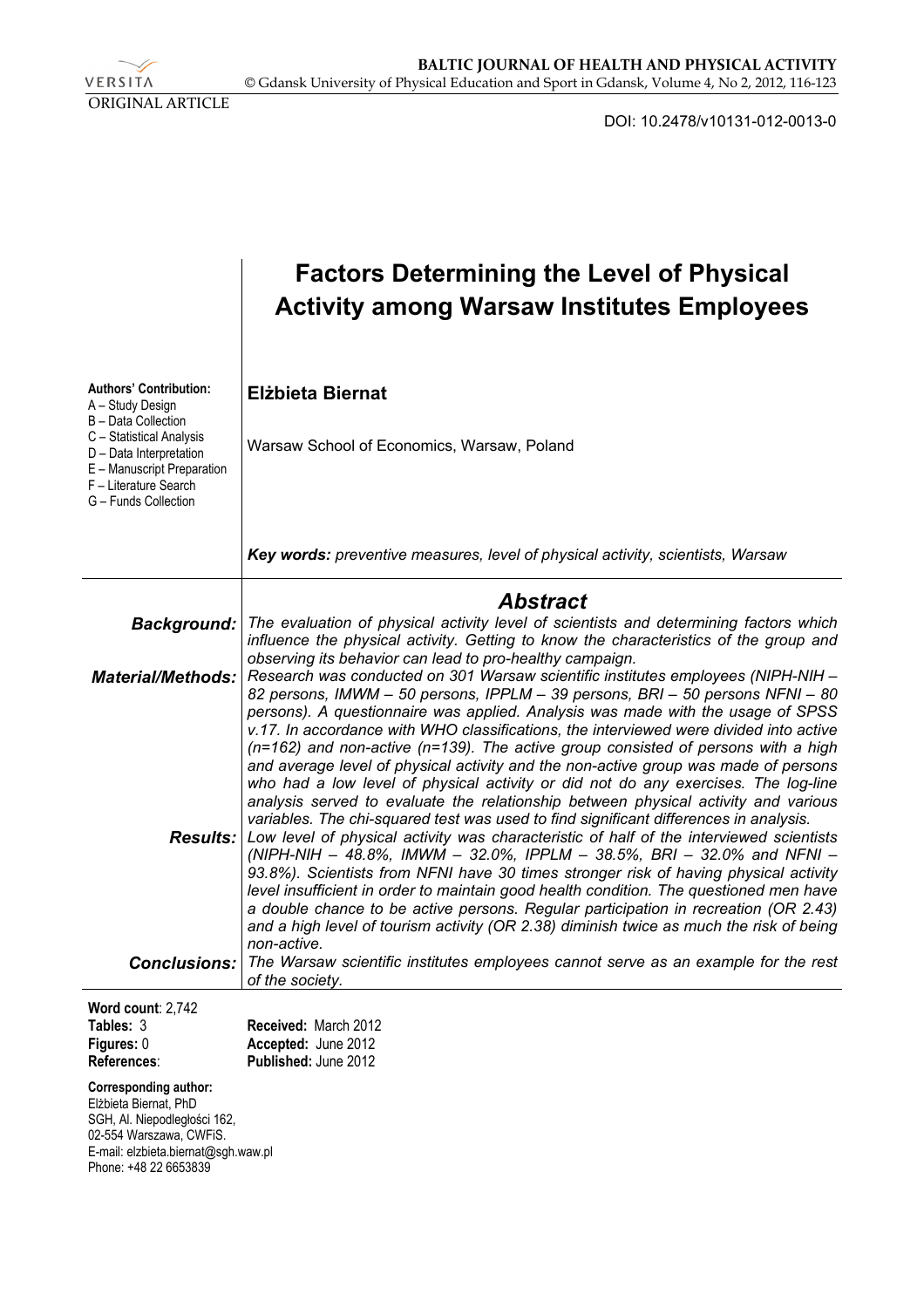### **Introduction**

A dynamic development of civilization drastically changes people's behavior [1]. New technologies are ahead of biological adaptation of the human being, and at the same time they are a health threat. Common behavior which includes sedentary lifestyle, ignoring the symptoms of being tired, tense and in a hurry, lack of relaxation skills causes dangerous and long-term health consequences [2, 3]. It results not only in gaining weight but also in widespread civilization diseases [4, 5]. The development of medical sciences has led to prolongation of life expectancy, but research shows that the aging process starts earlier than in previous generations and the symptoms of civilization diseases are to be observed among increasingly younger persons [6, 7, 8].

Taking into account all the previously written issues, it is important to pay close attention to formation of pro-health habits among scientists – a model group for the society. The aim of this paper is to evaluate the level of physical activity of scientific institutes employees and to show which of the variables (gender, age, marital status, BMI, income, institute, participation in tourism and recreation) influences it. Getting to know the conditions of scientists' active lifestyle can lead to discovering how to promote health and upgrade the level of life for the Polish society.

## **Material and Methods**

The research was conducted on 301 employees of scientific institutes in Warsaw: the National Institute of Public Health – National Institute of Hygiene (NIPH-NIH), the Institute of Meteorology and Water Management (IMWM), the Institute of Plasma Physics and Laser Microfusion (IPPLM), the Building Research Institute (BRI), the National Food and Nutrition Institute (NFNI). In order to obtain participants for the research, a two-phase drawing has been done. The first stage was to choose randomly 5 institutes in Warsaw, the second one was to draw a number of employees in each institution. In those institutes which had up to 40 employees, the research was conducted on all of them. In the institutes which employed over 40 persons the research was conducted only among 30% of the staff. The characteristics of the sample are presented in Table 1.

|              |       |    | All  |                     |                            |                   | Marital status (%)               |                                    |
|--------------|-------|----|------|---------------------|----------------------------|-------------------|----------------------------------|------------------------------------|
| Institute    | Sex   | n  | $\%$ | Age<br>(average±SD) | <b>BMI</b><br>(average±SD) | In a relationship | Single<br>(bachelor /<br>maiden) | Single<br>(divorced /<br>widow/er) |
|              | Men   | 41 | 29.9 | $48.4 \pm 13.9$     | $25.8 + 3.6$               | 85.4              | 12.2                             |                                    |
| NIPH-NIH     | Women | 41 | 25.0 | $45.2 \pm 11.8$     | $22.6 \pm 2.8$             | 61.0              | 29.3                             | 2.4                                |
|              | All   | 82 | 27.2 | $46.9 \pm 12.9$     | $24.2 \pm 3.6$             | 73.2              | 20.8                             | 1.2                                |
|              | Men   | 31 | 22.6 | $49.6 \pm 14.8$     | $26.3 \pm 3.9$             | 71.0              | 29.0                             |                                    |
| <b>IMWM</b>  | Women | 19 | 11.6 | $49.6 \pm 11.9$     | $24.8 + 5.3$               | 57.9              | 42.1                             |                                    |
|              | All   | 50 | 16.6 | $49.6 \pm 13.7$     | $25.7 + 4.5$               | 64.5              | 35.6                             |                                    |
|              | Men   | 24 | 17.5 | $52.9 \pm 12.5$     | $26.3 \pm 2.7$             | 70.8              | 29.2                             |                                    |
| <b>IPPLM</b> | Women | 15 | 9.1  | $39.5 \pm 11.7$     | $22.7 \pm 3.7$             | 66.7              | 33.3                             |                                    |
|              | All   | 39 | 13.0 | $47.7 \pm 13.7$     | $24.9 \pm 3.6$             | 68.8              | 31.3                             |                                    |
|              | Men   | 27 | 19.7 | $40.0 \pm 12.8$     | $25.5 \pm 3.5$             | 63.0              | 37.0                             |                                    |
| <b>BRI</b>   | Women | 23 | 14.0 | $41.8 \pm 12.6$     | $23.9 + 4.1$               | 65.2              | 30.4                             | 4.3                                |
|              | All   | 50 | 16.6 | $40.9 \pm 12.6$     | $24.8 \pm 3.9$             | 64.1              | 33.7                             | 2.2                                |
|              | Men   | 14 | 10.2 | $48.5 \pm 12.5$     | $23.8 + 3.4$               | 64.3              | 35.7                             |                                    |
| <b>NFNI</b>  | Women | 66 | 40.2 | $40.7 \pm 11.7$     | $23.3 + 3.5$               | 69.7              | 30.3                             |                                    |
|              | All   | 80 | 26.6 | $42.1 \pm 12.2$     | $23.4 \pm 3.4$             | 67.0              | 33.0                             |                                    |

|  | Tab. 1. Characteristics of Warsaw scientific institutes employees |  |  |  |
|--|-------------------------------------------------------------------|--|--|--|
|  |                                                                   |  |  |  |

The research was of a questionnaire character. The poll was conducted by trained and supervised interviewers in accordance with a given plan. The percentage of persons who did not want to participate in the research was low – 3-5%.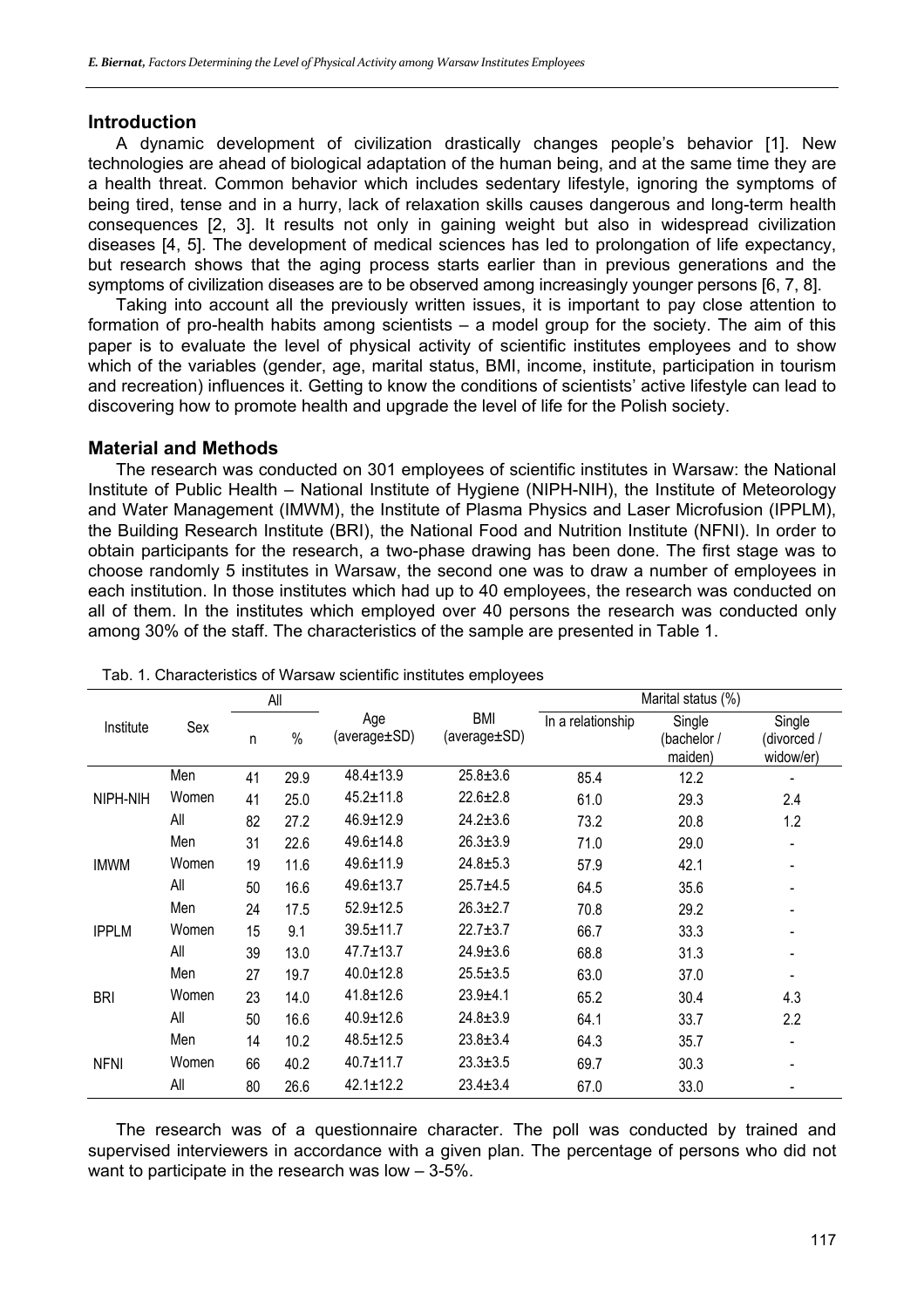The questionnaire – modified by introductory research – consisted of two parts. The first part concerned participation in tourism and recreation during the previous year. It helped to collect information about different forms of tourism and recreation and the frequency with which this was done. The questions concerned travelling (participation in minimum one journey), its kinds (oneday trips without overnight stay, short trips – maximum 4 days with a minimum of one night in the destination, long-term journeys – over 5 days with a minimum of 4 nights in the destination, foreign trips with a minimum of one night spent abroad), its frequency (number of journeys) and its aim; in the case of foreign trips – their destination. The character of participation in recreation was understood as regular (minimum once a week, 5 months a year), seasonal (several times during one season) and sporadic (several times a year)

The second part of the pool was based on the *International Physical Activity Questionnaire* – IPAQ. It served to collect information about the frequency and duration of all types of physical activity that the interviewed had during the previous week. On the basis of the results expressed in MET-min/week standard [9] counting was done and the level of physical activity was adjusted (high, medium, low).

In pursuance of the rules given by the IPAQ creators, the research was conducted only in March and November 2009. All types of holidays were excluded from the research time due to higher physical activity in these periods.

Interviewers collected information concerning sex, education, age, marital status, height, weight and the income of the questioned persons.

The indicator of touristic activity was analyzed on the basis of the kind and time of the journey. All trips were given a number of points depending on their length. Trips without an overnight stay were given 1 point, 2-4-day trips – 2 points, more than 5-day journeys – 3 points and travelling abroad – 4 points. 0 points was given to answers stating that there were no trips. In a further phase the number of points was summed up and divided by 4 (number of kinds of trips). This indicator classified physical activity and divided people into 3 groups (persons with a low, average and high level of physical activity).

Three interviewers were excluded from the general classification of physical activity level as they were ill or had days off.

The relationship between the level of physical activity, gender and the place of employment was checked by the chi-squared test. To eliminate the relationship between independent variables describing the level of physical activity, the log-line method was applied. In all analyses the level of importance was p=0.05. The analysis was made with the usage of SPSS 17.0 PL.

### **Results**

Evaluation of physical activity level of Warsaw scientists was made with IPAQ [9]. A low level, not fulfilling the WHO norms, characterized half of the interviewed employees of Warsaw scientific institutes (NIPH-NIH – 48.8%, IMWM – 32.0%, IPPLM – 38.5%, BRI – 32,0% and NFNI – 93.8%). At the same time, among the NFNI (both men and women) it was found relatively more often (p <0.05) than among other subjects (Tab. 2).

Among all interviewed women, this level was noticed the most rarely (p<0.05) in the Institute of Plasma Physics and Laser Microfusion.

An average level of physical activity was characteristic of half of the interviewed persons (NIPH-NIH – 48.8%, IMWM – 62.0%, IPPLM – 56.4%, BRI – 68.0% and NFNI – 6.3%). Scientists from the National Food and Nutrition Institute (both men and women) reached the average level more seldom (p<0.05) than other questioned persons.

Among all the interviewed men statistically significant differences were not stated in this respect. An average level of physical activity was characteristic of women from the Institute of Meteorology and Water Management.

A high level of physical activity was observed relatively more seldom (p<0.05) than other levels (low and average). Only 3% of the interviewed scientists were classified to this group (NIPH-NIH – 2.4%, IMWM – 6.0% and IPPLM – 5.1%). Due to the fact that the group of persons with a high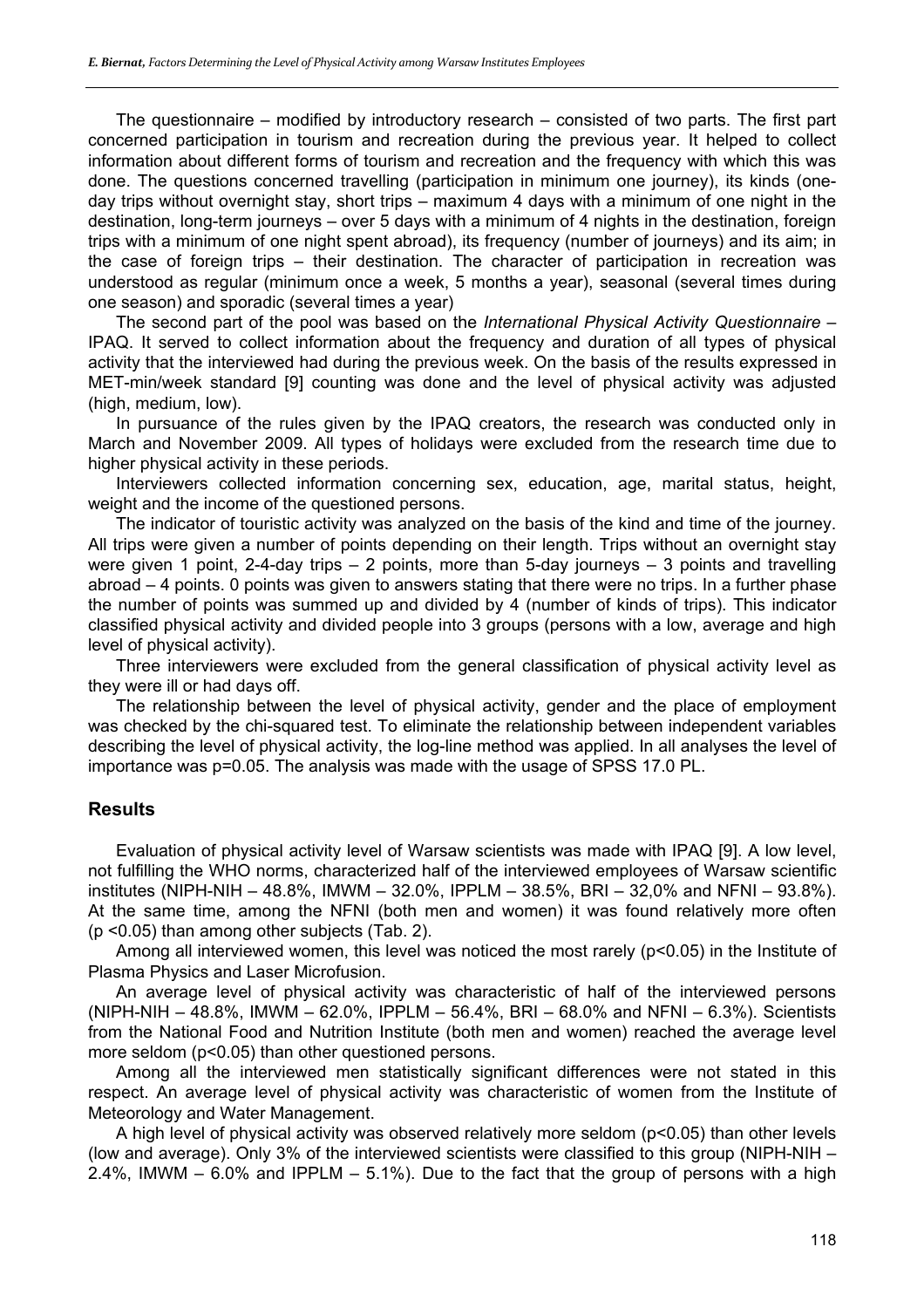level of physical activity was small, it was combined with the group of persons with the average level of physical activity – active people who applied WHO recommendations. Others were classified as non-active subjects.

|              | Level of physical activity |                   |         |                   |                          |                          |  |  |
|--------------|----------------------------|-------------------|---------|-------------------|--------------------------|--------------------------|--|--|
| Institute    |                            | Low               | Average |                   | High                     |                          |  |  |
|              | n                          | $\%$              | n       | $\%$              | n                        | $\%$                     |  |  |
| NIPH-NIH     |                            |                   |         |                   |                          |                          |  |  |
| Men          | 20                         | 48.8              | 20      | 48.8              | 1                        | 2.4 <sup>d</sup>         |  |  |
| Women        | 20                         | 48.8              | 20      | 48.8              | 1                        | 2.4 <sup>d</sup>         |  |  |
| <b>IMWM</b>  |                            |                   |         |                   |                          |                          |  |  |
| Men          | 11                         | 35.5              | 17      | 54.8 <sup>e</sup> | 3                        | 9.7 <sup>d</sup>         |  |  |
| Women        | 5                          | 26.3 <sup>b</sup> | 14      | 73.7ce            | $\blacksquare$           | $\overline{\phantom{a}}$ |  |  |
| <b>IPPLM</b> |                            |                   |         |                   |                          |                          |  |  |
| Men          | 11                         | 45.8              | 12      | 50.0              | 1                        | 4.2 <sup>d</sup>         |  |  |
| Women        | $\overline{\mathbf{4}}$    | 26.7b             | 10      | 66.7e             | 1                        | 6.7 <sup>d</sup>         |  |  |
| <b>BRI</b>   |                            |                   |         |                   |                          |                          |  |  |
| Men          | 7                          | 25.9              | 20      | 74.1 <sup>e</sup> | $\overline{\phantom{a}}$ |                          |  |  |
| Women        | 9                          | 39.1              | 14      | 60.9              | $\overline{\phantom{a}}$ |                          |  |  |
| <b>NFNI</b>  |                            |                   |         |                   |                          |                          |  |  |
| Men          | 13                         | 92.9a.f           | 1       | 7.1a              | $\overline{\phantom{a}}$ |                          |  |  |
| Women        | 62                         | 93.9a.f           | 4       | 6.1a              | $\blacksquare$           |                          |  |  |

| Tab. 2. Level of physical activity of Warsaw scientific institutes employees (n=301) |
|--------------------------------------------------------------------------------------|
|--------------------------------------------------------------------------------------|

Considerably different (p<0.05): <sup>a</sup> – NFNI vs. other institutes; <sup>b</sup> – IPPLM, IMWM vs. other institutes; <sup>c</sup> – IMWM vs. other *institutes; <sup>d</sup> – high vs. average, low; <sup>e</sup> - average vs. high, low; <sup>f</sup> – low vs. average* 

The relationship between physical activity and socio-demographic factors, such as gender, place of work, age, BMI, income, marital status, participation in recreation (regular, seasonal or sporadic) and tourism activity index (low, average or high) is shown in Table 3.

According to various analyses, age, BMI, income and marital status are not indicators which determine physical activity in a significant way. The risk of being non-active is twice as high among women. A similar risk was observed among persons who did not participate in recreation. Persons who participated in tourism had a higher level of physical activity.

Physical activity was determined by the place of work of the interviewed persons. If one compares those working in the Building Research Institute and in the Institute of Meteorology and Water Management, scientists working in the National Institute of Public Health – the National Institute of Hygiene were twice as much exposed to the risk of being non-active. Scientists working for the National Food and Nutrition Institute had a 30 times lower chance to reach the level of physical activity recommended by WHO.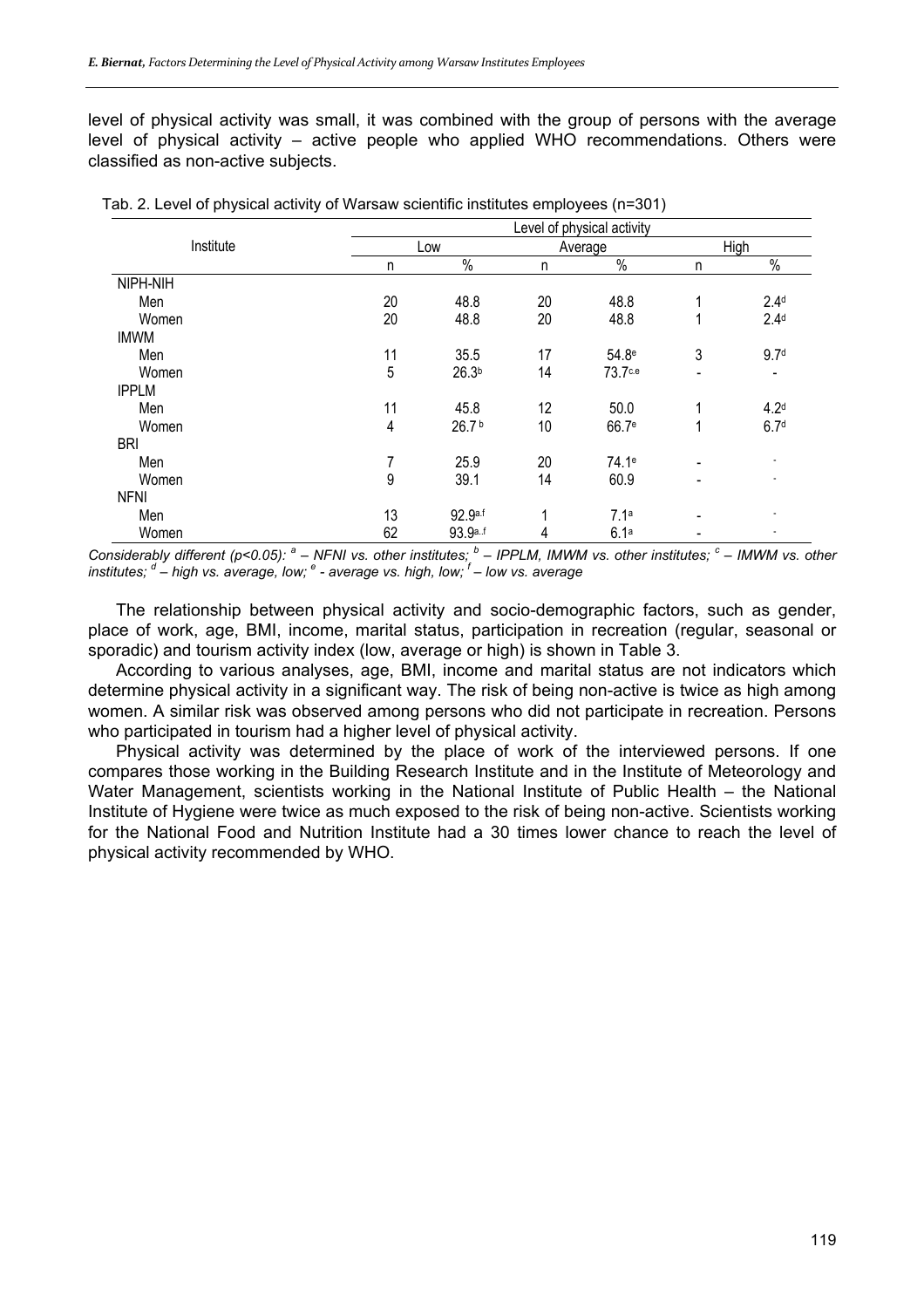| Variable                          | Active |      | Non-active |      |           | <b>OR</b> | 95% CI            |
|-----------------------------------|--------|------|------------|------|-----------|-----------|-------------------|
|                                   | n      | $\%$ | n          | $\%$ | р         |           |                   |
| Sex                               |        |      |            |      | p<0.05    |           |                   |
| M                                 | 75     | 54.7 | 62         | 45.3 |           | 1         |                   |
| W                                 | 64     | 39.0 | 100        | 61.0 |           | 0.57      | $[0.36 - 0.90]$   |
| Institute                         |        |      |            |      | p<0.001   |           |                   |
| NIPH-NIH                          | 42     | 51.2 | 40         | 48.8 |           | 2.02      | $[0.97 - 4.22]$   |
| <b>IMWM</b>                       | 34     | 68.0 | 16         | 32.0 |           | 1         |                   |
| <b>IPPLM</b>                      | 24     | 61.5 | 15         | 38.5 |           | 1.33      | $[0.55 - 3.19]$   |
| <b>BRI</b>                        | 34     | 68.0 | 16         | 32.0 |           | 1         |                   |
| <b>NFNI</b>                       | 5      | 6.2  | 75         | 93.8 |           | 31.88     | $[10.79 - 94.13]$ |
| Age                               |        |      |            |      | <b>NS</b> |           |                   |
| 20-29                             | 23     | 52.3 | 21         | 47.7 |           |           |                   |
| 30-39                             | 37     | 45.1 | 45         | 54.9 |           |           |                   |
| 40-49                             | 17     | 37.0 | 29         | 63.0 |           |           |                   |
| 50-59                             | 38     | 48.7 | 40         | 51.3 |           |           |                   |
| $\geq 60$                         | 24     | 47.1 | 27         | 52.9 |           |           |                   |
| <b>BMI</b>                        |        |      |            |      | <b>NS</b> |           |                   |
| Underweight                       | 14     | 46.7 | 16         | 53.3 |           |           |                   |
| Normal                            | 71     | 47.7 | 78         | 52.3 |           |           |                   |
| Overweight                        | 44     | 43.1 | 58         | 56.9 |           |           |                   |
| Obesity                           | 10     | 50.0 | 10         | 50.0 |           |           |                   |
| Income                            |        |      |            |      | <b>NS</b> |           |                   |
| < 1300                            | 19     | 32.2 | 40         | 67.8 |           |           |                   |
| 1300-2100                         | 45     | 48.9 | 47         | 51.1 |           |           |                   |
| 2100-2700                         | 38     | 54.3 | 32         | 45.7 |           |           |                   |
| >2700                             | 33     | 50.8 | 32         | 49.2 |           |           |                   |
| Being in relationship             |        |      |            |      | <b>NS</b> |           |                   |
| No                                | 47     | 50.0 | 47         | 50.0 |           |           |                   |
| Yes                               | 92     | 44.4 | 115        | 55.6 |           |           |                   |
| Participation in recreation       |        |      |            |      | p<0.05    |           |                   |
| No                                | 17     | 30.4 | 39         | 69.6 |           | 1         |                   |
| Yes                               | 122    | 49.8 | 123        | 50.2 |           | 2.28      | $[1.22 - 4.24]$   |
| Participation in recreation       |        |      |            |      | p<0.001   |           |                   |
| Sporadic                          | 28     | 43.8 | 36         | 56.2 |           | 1         |                   |
| Seasonal                          | 35     | 38.5 | 56         | 61.5 |           | 0.81      | $[0.42 - 1.54]$   |
| Regular                           | 59     | 65.6 | 31         | 34.4 |           | 2.45      | $[1.27 - 4.72]$   |
| Level of participation in tourism |        |      |            |      | p<0.001   |           |                   |
| Low                               | 28     | 35.9 | 50         | 64.1 |           | 1         |                   |
| Average                           | 70     | 46.4 | 81         | 53.6 |           | 1.54      | $[0.88 - 2.71]$   |
| High                              | 41     | 56.9 | 31         | 43.1 |           | 2.36      | $[1.22 - 4.56]$   |

Tab. 3. Factors determining physical activity of Warsaw scientific institutes employees and the multiplication of chances of being active

*NS – insignificant statistical differences; Odds ratios (OR) – only to active persons* 

#### **Discussion**

In Poland taking care of good health condition is associated with medical services, which is insufficient to solve health problems. Traditional medicine, often helpless towards known illnesses and new health risks, values the importance of prophylactics and health promotion [4]. Scientific centers give weight to health related fitness as an easy and cheap medicine for the prevention of civilization diseases [10]. They focus on physical activity [11, 12, 13]. *Centers for Disease Control and Prevention* recommends 150 minutes of moderate physical activity per week to maintain good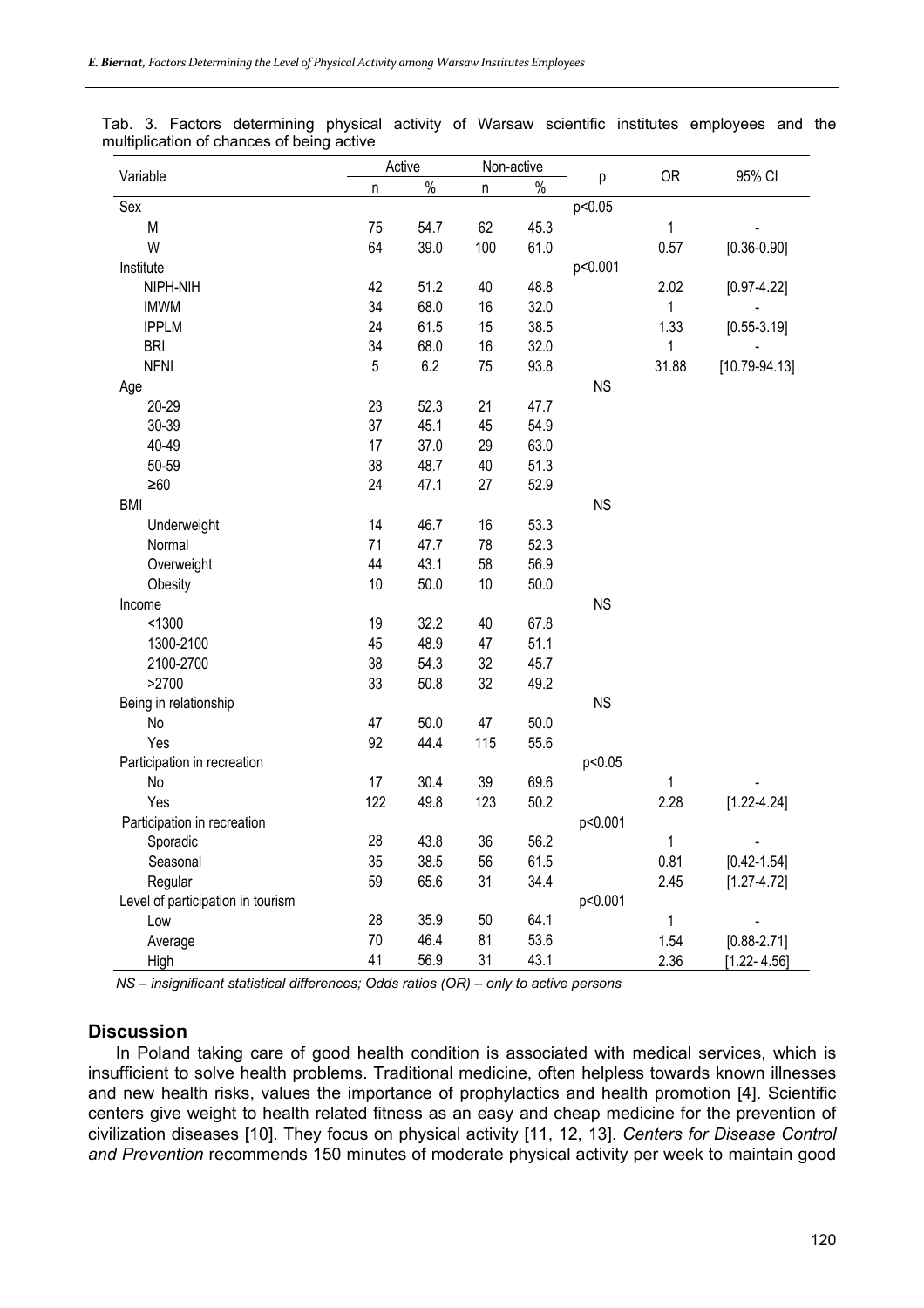health condition [14]. The norms created by the *American College of Sports Medicine (ACSM)*  suggest a minimum of 30 minutes of physical activity per day [14].

The presented results of the research show that almost half of the examined scientists (employed in Warsaw scientific institutes) fail to realize a minimal physical activity program in order to be healthy; in the case of the National Food and Nutrition Institute almost 94% of the staff do not do that.

The phenomenon of hypokinesis in this professional group is alarming not only due to the high percentage of its representatives but also because this group is elite, model for the rest of society [15]. Intuitionally, one can think that the necessity of physical activity among scientists is higher than among other social groups due to education, general manners and knowledge of the scientists. Published research states that these persons more often treat their health in a serious way, have regular medical examinations and practice sports on a regular basis [16]. However, previous [17] and this research conducted by Biernat does not confirm this statement – a low level of physical activity is not only observed among Warsaw scientists (49%) but also among civil servants (49%).

In comparison to statistical Swedish people, 75% of whom apply recommendations of WHO [18], the presented data are unsatisfactory. Also, if compared to Californians, the percentage of the interviewed scientists who fulfill the ACSM norms is lower (50%) [16].

What determines the level of physical activity among scientists? Do socio-demographic variables, such as gender, age, marital status, BMI, income, place of work influence that, or maybe the participation in recreation and tourism is crucial? The results of the log-line analysis showed that there is a significant relationship between physical activity and gender, place of work, character of participation in recreation and tourism activity index.

According to research, gender is one of the factors that influences physical activity of persons [19, 20]. The presented data confirm the tendency (active men – 54.7% and active women – 39%). The interviewed men had a double chance to be more active people.

The place of work was also important – scientists from BRI and IMWM were more active (68.0%), but the situation in every institute was different (NIPH-NIH – 51.2% of active persons, IPPLM – 61.5%). It is very surprising that 94% scientists working in the National Food and Nutrition Institute, who had knowledge concerning public health, did not see the necessity of movement in their lives. It seems that the awareness of the necessity of undertaking physical activity in the modern civilization is insufficient. Qualitative data (personal observations, respondents' reactions and expressed emotions) also point to some other reasons for this, i.e. lack of time and aversion to physical activity, which could be associated with intense physical exercise. A similar behavior was observed among the Poles surveyed by GUS [21]. Poles usually declare that the reason they do not participate in recreational activities is the lack of free time – 31.9%. The second obstacle to participation in physical activity is the lack of interest and willingness to take physical activity – 18.4%. As a barrier also age – 12.5% and health status – 11.8% are often provided.

As a result, the risk that NFNI employees will not achieve the level of physical activity which allows maintaining good health is 30 times higher. It is thought that their good weight is possible only due to their diet. It is important to state that BMI in the whole group was below the norm (men  $-23.8\pm3.4$ , women  $-23.3\pm3.5$ ).

Among active scientists regular participation in recreation was declared by 65.6%. Among those who were non-active it was 34.4%. Similarly, 60% of active persons had a high level of tourism activity and 36% had a low one. The higher the level of physical activity the interviewed have, the better chance they had to be active persons (high level  $-$  OR 2.38; average level  $-$ OR 1.54),which is confirmed by earlier research conducted by Biernat [22, 23]. It is obvious that participation in sport, recreation or tourism (even if it is seasonal or sporadic) increases the physical activity level [24]. However, if scientists are supposed to be a model group for the rest of the society, they should do physical exercises on regular basis.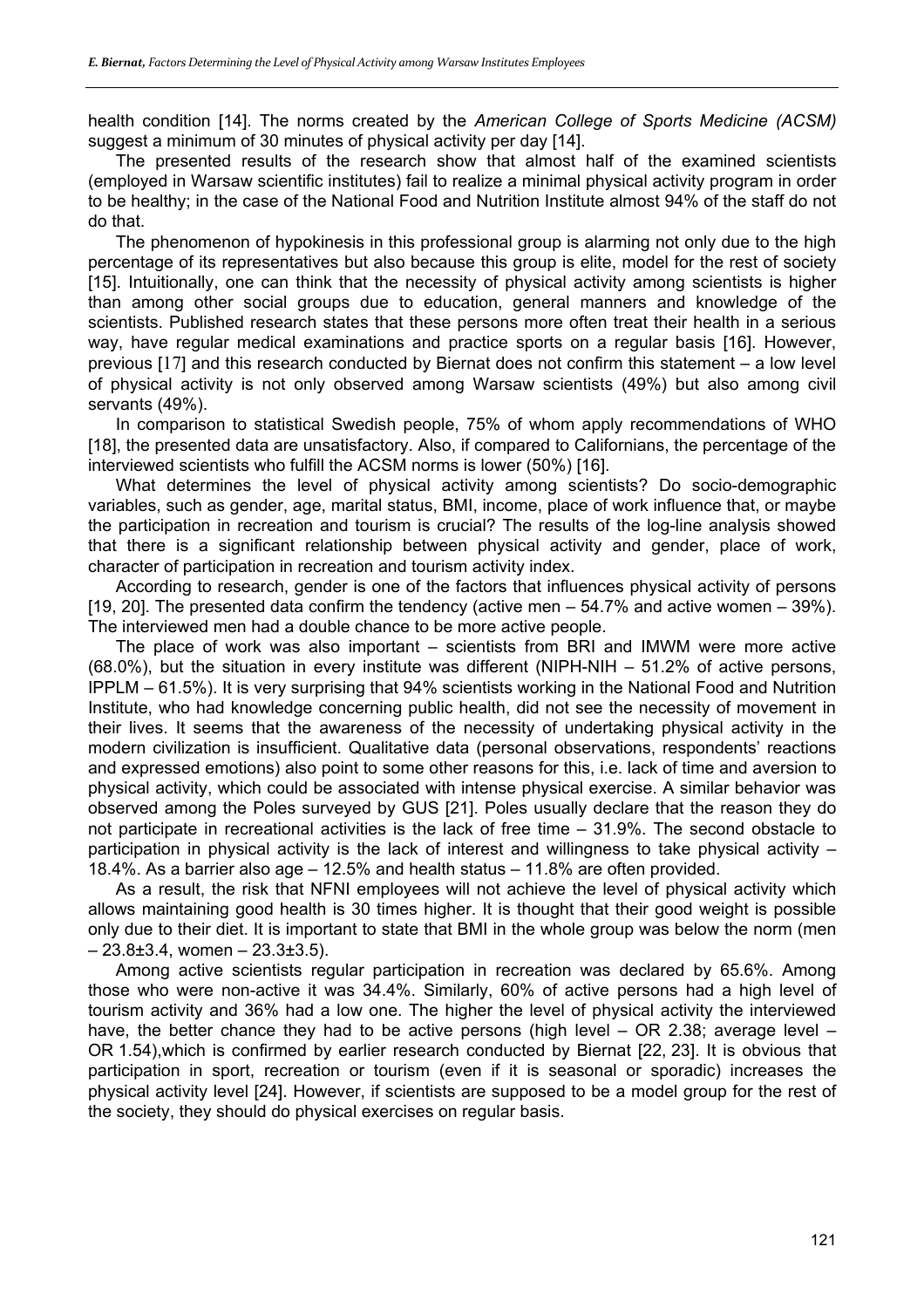# **Conclusion**

Systematic physical activity of contemporary Poles is a process in constant development. On the one hand, it is popular among a greater part of the society; on the other hand, for some persons it is beyond their reach. To create model behavior, it is important what kind of lifestyle model will be demonstrated by the elites (e.g. scientists). Unfortunately, the level of physical activity of half of the scientific institutes employees in Warsaw is low. Due to that fact, this group cannot serve as an example for the rest of the society. The way to maintain good health for the scientists is systematic recreation and tourism. Perhaps motivation programs and practical prohealth classes held by their employers in their place of work will lead to the change of the scientists' lifestyle. Only then will behavior models, based on own experience, be of wider acceptance.

#### **Acknowledgments**

This work was supported by the Joseph Pilsudski University of Physical Education in Warsaw, the Ministry of Science and Higher Education in Poland (grant DS – 86; project leader prof. dr hab. A.K. Gajewski), and the Provost Fund of the Warsaw School of Economics.

### **References**

- 1. Steptoe AJ, Wardle J, Fuller R, et al. Leisure-time physical exercise: prevalence, attitudinal correlates, and behavioral correlates among young Europeans from 21 countries. *Prev Med* 1997; 26(6):845–854.
- 2. Cordeo-MacIntyre Z, Peterson R, Fukuda D, Gun-gur S. Obesity a Worldwide Problem. New Horisons. 24th International Council for Physical Activity and Fitness Research Symposium. Wrocław; 2006.
- 3. Dandona P, Aljada A, Bandyopadhyay A. Inflammation: the link between insulin resistance, obesity and diabetes. Trends Immunol 2004;25:4-7.
- 4. US Department of Health and Human Services. The Surgeon General's Call to Action to Prevent and Decrease Overweight and Obesity. Rock-ville, MD: US Department of Health and Human Services. Public Health Services, Office of the Surgeon General; 2001:8-15.
- 5. Hawley J, Houmard J. Introduction-Preventing insulin resistance through exercise: a cellular approach. *Med Sci Sport Exer* 2004;36:1187-1190.
- 6. Duke J, Huhman M, Heitzler C. Physical Activity Levels Among Children Aged 13 Years. Your Media Campaign, National Center for Chronic Disease Prevention and Health Promotion. *Morbidity and Mortality Weekly Report* 2003;52(33):758-788.
- 7. Lee IM, Hsieh CC, Paffenbarger RS Jr. Exercise intensity and longevity in men. The Harvard Alumni Health Study. *JAMA* 1995;273:1179-1184.
- 8. Lemura LM, von Duillard SP, Mookerjee S. The effects of Physical training on functional capacity in adults aged 46 to 90: a meta-analysis. *J Sport Med Phys Fit* 2000;27:701-709.
- 9. Biernat E, Stupnicki R, Gajewski AK. Międzynarodowy Kwestionariusz Aktywności Fizycznej (IPAQ) wersja polska. [In Polish] [International Physical Activity Questionnaire (IPAQ) – Polish version]. *Physical Education and Sport* 2007;51(1):47-54.
- 10. Bouchard C, Shephard RJ. Physical activity, fitness, and health: the model and key concepts, In: Bouchard C, Shephard RJ, Stephens T, editors. *Physical activity, fitness, and health*. Champaign IL: Human Kinetics; 1994.
- 11. Booth FW, Chakravarthy MV, Gordon SE, Spangenburg EE. Waging war on physical inactivity: using modern molecular ammunition against an ancient enemy, *J Appl Physiol* 2002;93:3-30.
- 12. Jegier A. Aktywność ruchowa w promocji zdrowia oraz zapobieganiu chorobom przewlekłym. [In Polish] [Physical activity in health promotion and prevention of chronic diseases]. In: Jegier A, Nazar K, Dziak A, editors. *Medycyna sportowa*. Warszawa: PTMS; 2006, 403-456.
- 13. Drabik J. Aktywność, sprawność i wydolność fizyczna jako miernik zdrowia człowieka. [In Polish] [Activity, fitness and physical exercise capacity as a measurement of human health]. Gdańsk: AWF; 1997.
- 14. Craig CL et al. International physical activity questionnaire: 12-country reliability and validity. *Med Sci Sport Exer* 2003;35:1381-1395.
- 15. Słaby T. Konsumpcja elit ekonomicznych w Polsce ujęcie empiryczne. [In Polish] [Consumption of economic elites in Poland – an empirical approach]. Warszawa: SGH; 2006, 11.
- 16. Hawkins SA et al. An Estimate of Physical Activity Prevalence in a Large Population Based Cohort. *Med Sci Sport Exer* 2004;36(2):253–260.
- 17. Biernat E, Tomaszewski P, Milde K. Physical activity of office Workers. *Biology of Sport* 2010;27(4):289- 296.